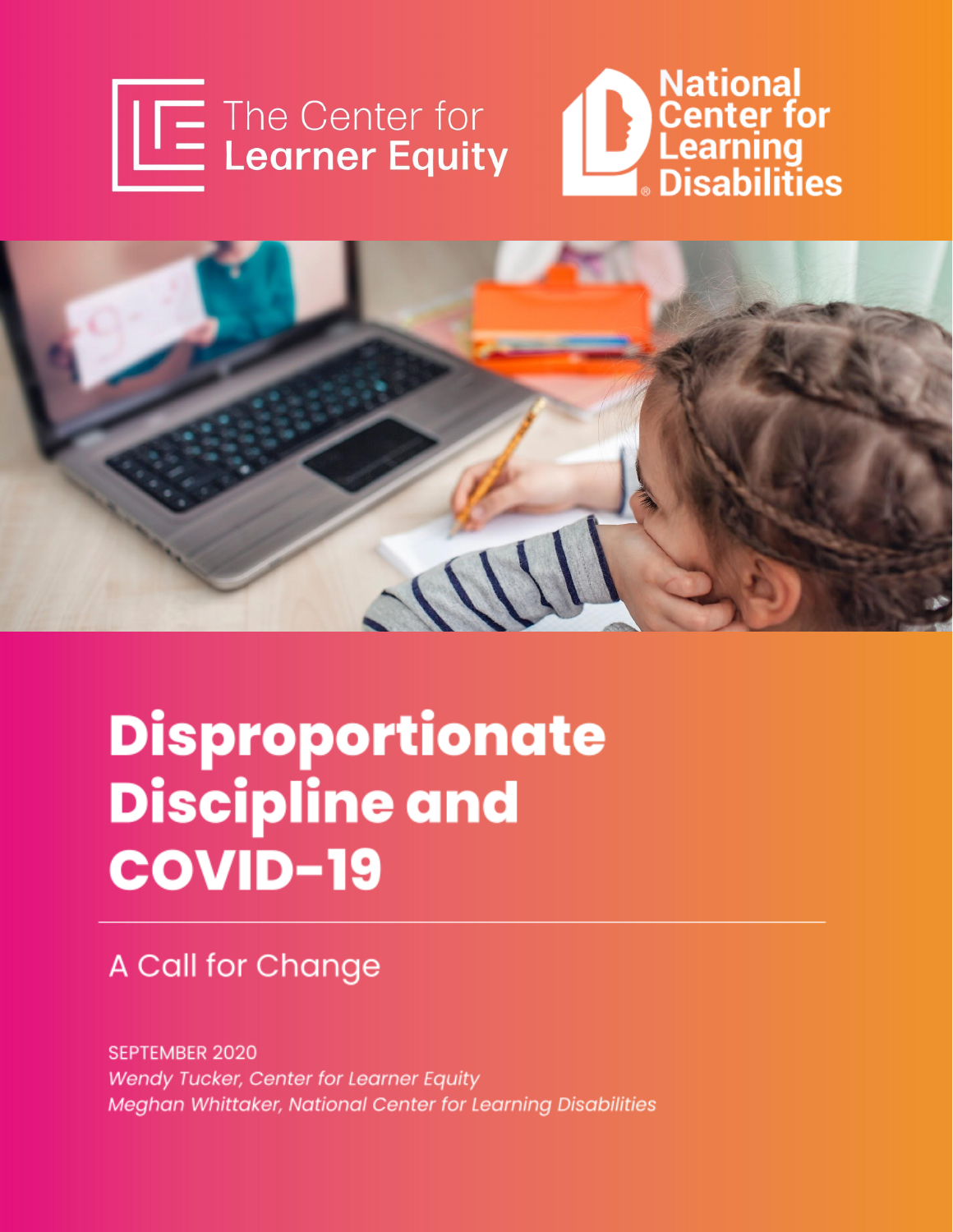This summer in Moreno Valley, California, the family of an [eleven-year-old](https://www.pe.com/2020/07/16/parents-of-11-year-old-black-student-repeatedly-handcuffed-by-school-police-files-complaint-against-moreno-valley-unified/) with a [disability](https://www.pe.com/2020/07/16/parents-of-11-year-old-black-student-repeatedly-handcuffed-by-school-police-files-complaint-against-moreno-valley-unified/) filed suit against the school district because their son was handcuffed numerous times and physically restrained by sheriff's deputies, on video, in the fall of 2019. In Orlando, Florida, this past February, a [nine-year-old](https://www.orlandosentinel.com/news/education/os-ne-upset-mother-child-disabilities-20200306-waet5vdymfeupmn7db3v6sl5k4-story.html) girl with cognitive and [developmental](https://www.orlandosentinel.com/news/education/os-ne-upset-mother-child-disabilities-20200306-waet5vdymfeupmn7db3v6sl5k4-story.html) disabilities was threatened with a ten-day suspension and a [recommendation](https://www.orlandosentinel.com/news/education/os-ne-upset-mother-child-disabilities-20200306-waet5vdymfeupmn7db3v6sl5k4-story.html) for expulsion for getting into an exchange with other students in the lunchroom. The suspension and expulsion threats were later withdrawn. In May, a [15-year-old](https://www.propublica.org/article/a-teenager-didnt-do-her-online-schoolwork-so-a-judge-sent-her-to-juvenile-detention) girl with ADHD and a mood disorder was placed in juvenile detention for failing to complete her schoolwork, which a judge ruled a probation violation. The child, referred to as Grace, had an active Individualized Education Program that detailed the special education services and supports she required in school—services and supports that were not provided during remote learning.

## **Before COVID—A Simmering Crisis**

Sadly, these stories are not unique. In fact, the discipline rates for students with disabilities in America's public schools before the COVID-19 pandemic could justifiably be labeled a crisis. Students with disabilities have [historically](https://www.ncsecs.org/wp-content/uploads/Executive-Summary-2015-2016_4page_rev.pdf) been suspended more than twice as frequently as their [nondisabled](https://www.ncsecs.org/wp-content/uploads/Executive-Summary-2015-2016_4page_rev.pdf) peers, despite additional protections contained in federal special education laws. The use of restraint and seclusion, practices in which student's movements are restricted by physical or mechanical force and/or by forced isolation, was also at a crisis level. With no federal standards, policies related to restraint and seclusion vary greatly between states and even between districts within states. Even so, there is no question that students with disabilities have been disproportionately restrained and secluded. Of the 124,500 cases reported [nationwide](https://www2.ed.gov/about/offices/list/ocr/docs/school-climate-and-safety.pdf) in 2015-16, 71% of students who were physically restrained and 66% of students who were secluded were identified as students with disabilities, despite the fact that students with disabilities comprised only 12% of total student enrollment. In Michigan in 2003, 15-year-old [Michael](https://www.freep.com/story/news/education/2016/12/15/michigan-senate-seclusion-restraint/95464564/) Renner Lewis, a student with autism and a seizure disorder, died on the first day of school after being restrained face-down when he became agitated following a seizure. In 2015, a 15-year-old student with a [developmental](https://www.nbcnews.com/news/education/thirteen-year-old-activist-autism-wants-close-seclusion-rooms-schools-n935356) disability was secluded 57 times in three months by staff at his Maryland school, despite a written medical report warning that seclusion would be unacceptable and traumatizing," including an incident where the child was discovered slumped over in a pool of his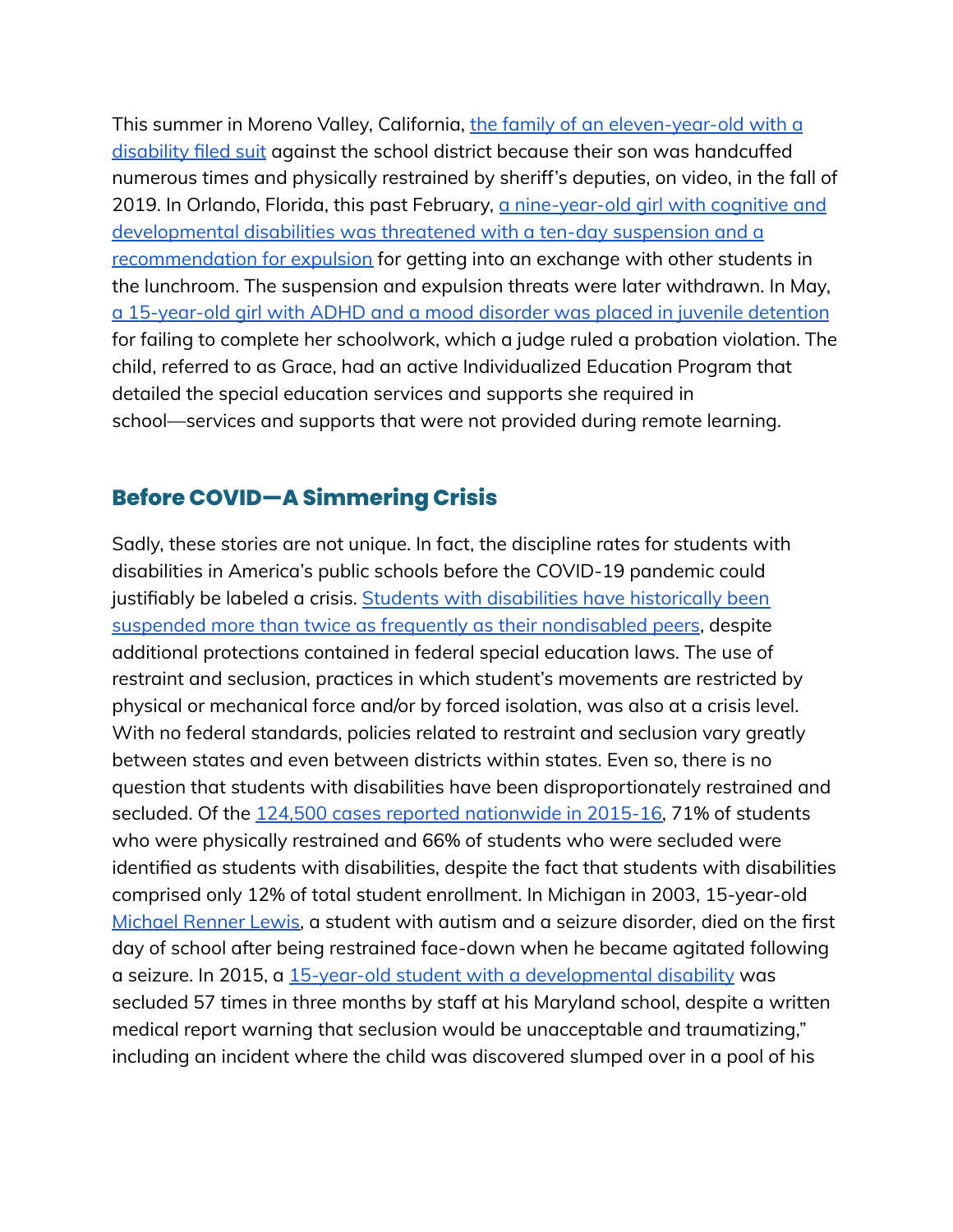own blood. Sadly, reports like these involving [students](https://www.nbcnews.com/news/us-news/death-student-autism-leads-manslaughter-charges-against-3-california-school-n1081276) being injured and even dying during restraint or seclusion, are common.

Adding to the inequity, amongst all [students](https://www.realcleareducation.com/articles/2020/06/24/blackness_disability_and_policing_in_american_schools_110434.html) with disabilities, Black students with disabilities [experience](https://www.realcleareducation.com/articles/2020/06/24/blackness_disability_and_policing_in_american_schools_110434.html) the greatest rates of discipline of any student subgroup. While only 19% of students with disabilities are Black, they represent over a third of those suspended. Students at the intersection of these identities face a disproportionate application of discipline that results not only in the loss of critically necessary instructional minutes but also in broken trust in students' relationships with their educators.

Over the past several years, the debate over the discipline of students with disabilities gained national momentum. The United States Commission on Civil Rights issued a [report](https://www.usccr.gov/pubs/2019/07-23-Beyond-Suspensions.pdf) in July 2019 highlighting the connection between discipline policies and the school to prison pipeline that specifically focused on the disproportionate suspension and expulsion of students of color with disabilities. Congress held a **[hearing](http://blogs.edweek.org/edweek/campaign-k-12/2019/02/restraint-and-seclusion-house-education-committee-hearing-barbaric.html)** in February of 2019 on restraint and seclusion, and the reintroduction of the Keeping All [Students](https://www.congress.gov/bill/115th-congress/house-bill/7124/text?q=%7B%22search%22%3A%5B%22keeping+all+students%22%5D%7D&r=1#:~:text=Introduced%20in%20House%20(11%2F14%2F2018)&text=To%20prohibit%20and%20prevent%20seclusion,schools%2C%20and%20for%20other%20purposes.&text=A%20BILL-,To%20prohibit%20and%20prevent%20seclusion%20and%20to%20prevent%20and%20reduce,schools%2C%20and%20for%20other%20purposes.) Safe Act, which would create federal limitations on those practices, became a topic of consideration among policymakers and educators.

# **A New Reality**

In 2020, with education—and the world—as we know it turned upside down by the COVID-19 pandemic, the issue shifted to the back burner as educators across the country have turned their full attention to reaching the nation's 50 million public school students in new ways.

Now, as many schools reopen their school buildings, the issue of disproportionate disciplinary practices has the potential to resurface with even higher stakes. Most school reopening plans incorporate public health-related safety requirements, including the wearing of masks and the implementation of social distancing, which are critical to helping control the spread of COVID-19. Student compliance with these new safety requirements will present new challenges and heightened scrutiny in an environment in which many educators are particularly anxious about their health as they return to the classroom. Applying this new paradigm of school rules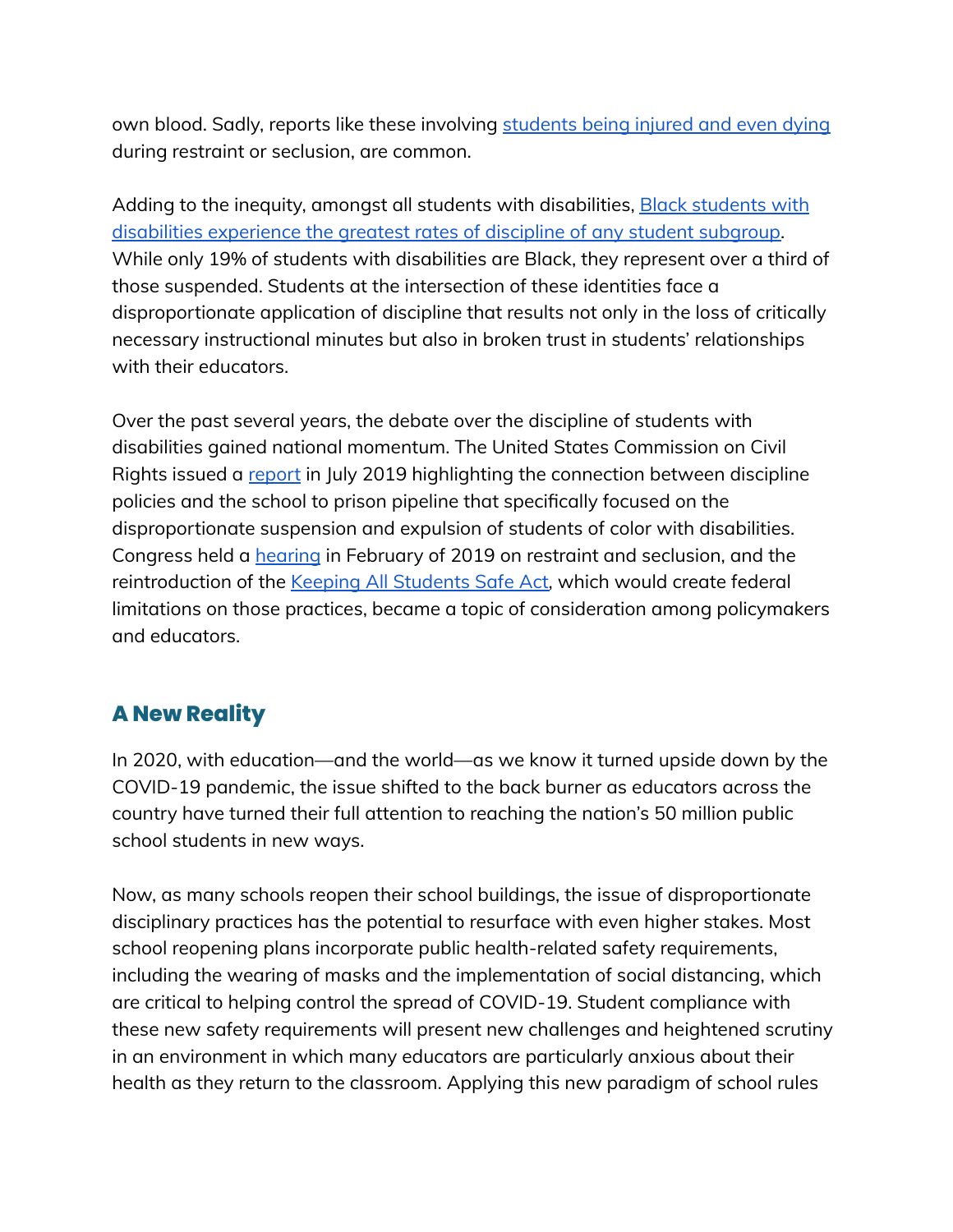to students with disabilities demands intentional planning to avoid a tidal wave of harsh discipline in the name of preventing the spread of the virus.

> How will schools balance the needs of these students with the need to provide a safe learning environment for all?

How will schools accommodate students with disabilities who struggle with the mask requirement? Students with sensory needs and students with cognitive challenges may have a hard time wearing masks. Students with emotional or behavioral disabilities may take off their masks when they are triggered. For some students, medical conditions will further complicate the mask requirement. What will schools do to address social distancing for students with disabilities who have a difficult time complying? Students who are prone to elopement are usually kept close for safety reasons. Social distancing will be implausible for students with higher needs, such as feeding, toileting, or hand-over-hand prompting. How will schools balance the needs of these students with the need to provide a safe learning environment for all?

## **Key Recommendations**

Given the disproportionate discipline of students with disabilities pre-pandemic, raising the bar on student expectations feels like a recipe for disaster. However, schools can actually embrace this challenge as an opportunity to rethink their approach to discipline. Schools will need to prioritize professional development and intentional staff coaching in order to make important shifts school-wide. By investing in the capacity of their staff, schools will be better prepared to implement strategies that support the diverse needs of families and students. We suggest that schools employ three proactive strategies to ensure that students with disabilities are able to thrive in school in our new reality: robust communication, collaborative planning, and a commitment to a holistic approach to behavior.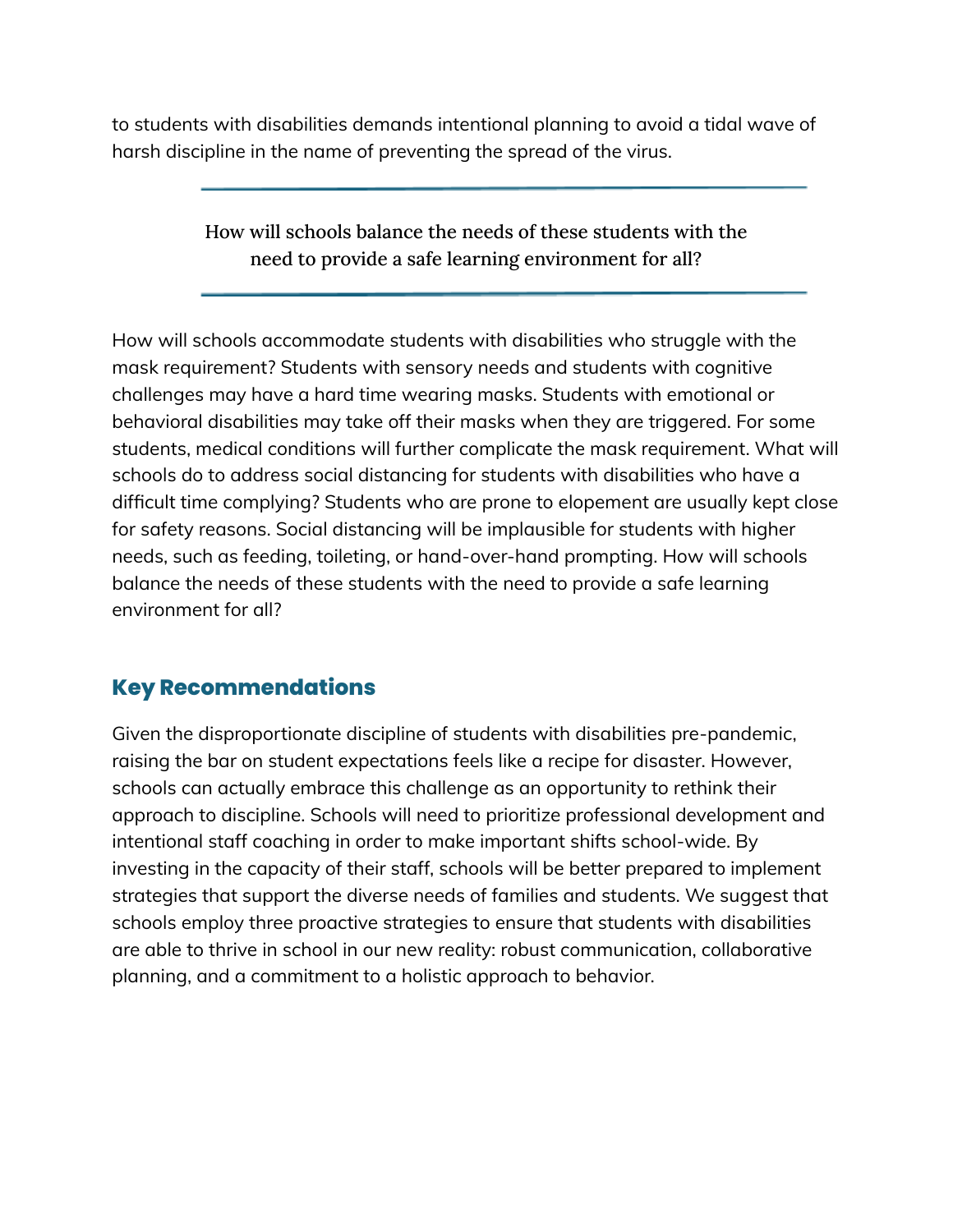#### *Robust Communication*

While parents and guardians of students with disabilities are legally recognized as equal members of the student's educational team, the relationship between families and the school community is often strained by poor communication. These past several months have shown us that educators must embrace families as valued partners in order to deliver quality education. The partnership will be critical to ensuring that students with disabilities are able to excel in the "new normal." This is an opportune moment to build that partnership. As students return for in-person learning, educators should reach out to parents to both listen and to share information. How has the student responded to the pandemic over the summer? Have they stayed home or gone out into the community? When out, have they practiced wearing a mask? If so, what worked for them? Do they understand the concept of social distancing and why it is important? What tips might the family have for helping maintain the proper distancing?

Many families have also experienced intense trauma during these past several months, including but certainly not limited to illness, job loss, and food and housing insecurity. Students will carry these stressors with them when they return to the classroom. Therefore, it is vital that educators connect with families and get as much information about students' experiences as possible. This sensitive outreach must be done in a culturally responsive, trauma-informed manner, and schools should support their staff by providing ongoing professional development and coaching in those areas.

How has the student responded to the pandemic over the summer? Have they stayed home or gone out into the community? When out, have they practiced wearing a mask? If so, what worked for them? Do they understand the concept of social distancing and why it is important?

What tips might the family have for helping maintain proper distancing?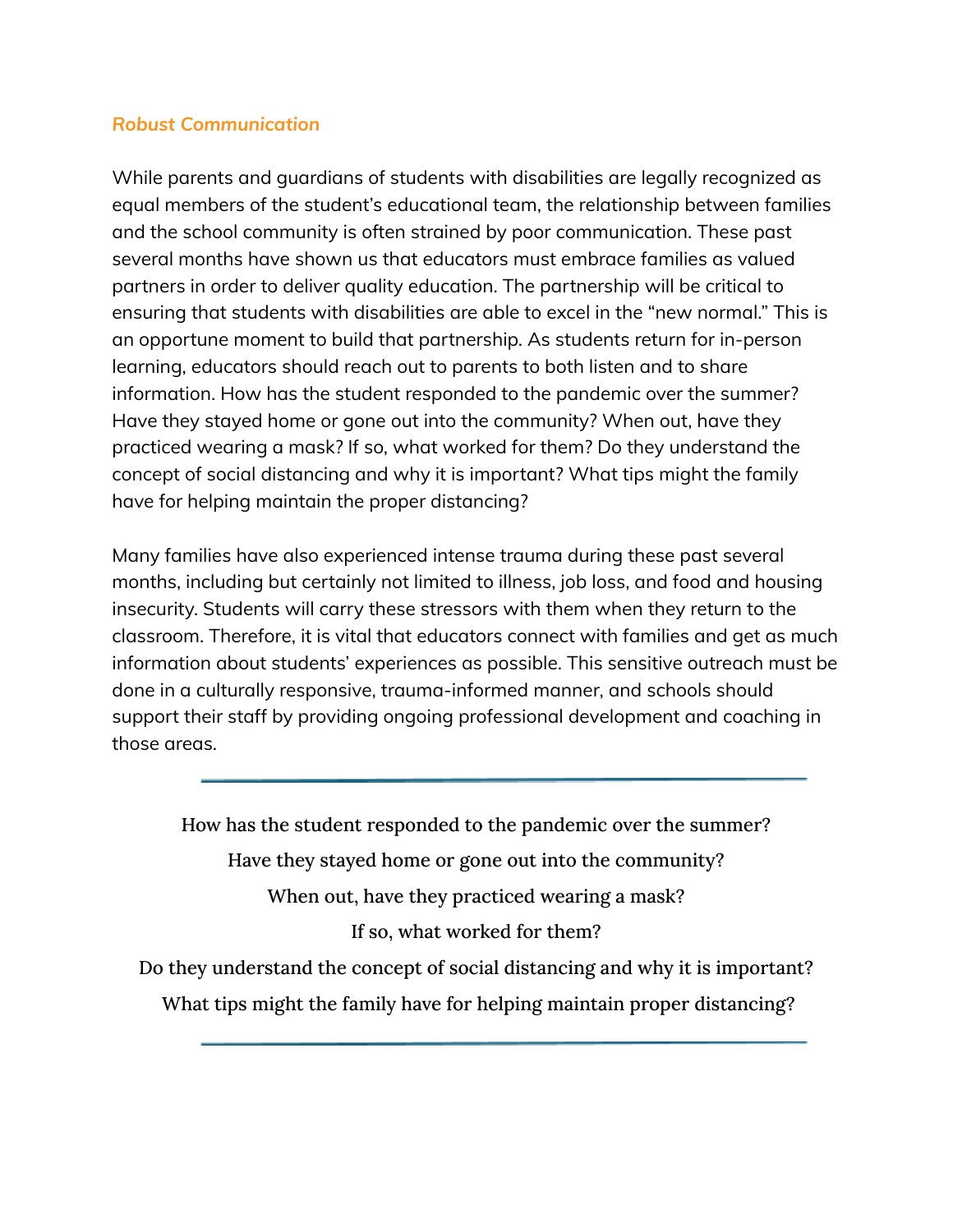Educators also need to share information about the "new normal" at school with families so they can help reinforce and model expectations. Letting them know what to expect in the classroom—from changes in the physical environment to daily schedules to how the new policies will be implemented—will help students prepare for and adjust to re-entry. While there are still unknowns, just letting them know that schools are committed to problem-solving will help to ease the anxiety that most families and students are experiencing. Many districts are offering families the option to choose distance learning if they are not comfortable returning to the building. However, we know distance learning can be particularly challenging for many students with disabilities, for whom in-person instruction may have no equal. Authentically engaging families of students with disabilities will build deeper trust and set shared expectations so that families feel safe as they make education decisions for their children with disabilities.

#### *Collaborative Planning*

Robust communication is the foundation for a successful transition, but it is just the beginning. Once educators have a holistic understanding of the student's experiences over the last many months, they can develop a plan for the student's return to school. Working with the family, they can map out the first few days of school and make sure that everyone is on the same page about safety requirements. Sending home a "snapshot" of what the school day will look like and how it will differ from the pre-COVID-19 experience will help students know what to expect and instill a sense of confidence that school personnel have taken the time to plan for their return.

Educators should also embrace thorough functional behavior assessments and behavior intervention planning as they prepare to return. While these practices have always been instrumental in planning for and accommodating students' known behavioral triggers at school, they will be even more critical now for students who might struggle with or be triggered by a whole new set of school rules. Schools should elevate the expertise of school psychologists and behavioral interventionists who can conduct necessary analyses, reflect on existing plans and implementation data, and develop new plans to appropriately prevent and respond to behaviors that might violate new safety requirements. Thoughtful upfront planning and reflection on potential challenges for students will mitigate knee-jerk reactions and prevent harsh discipline for noncompliance. Once behavior plans are developed, schools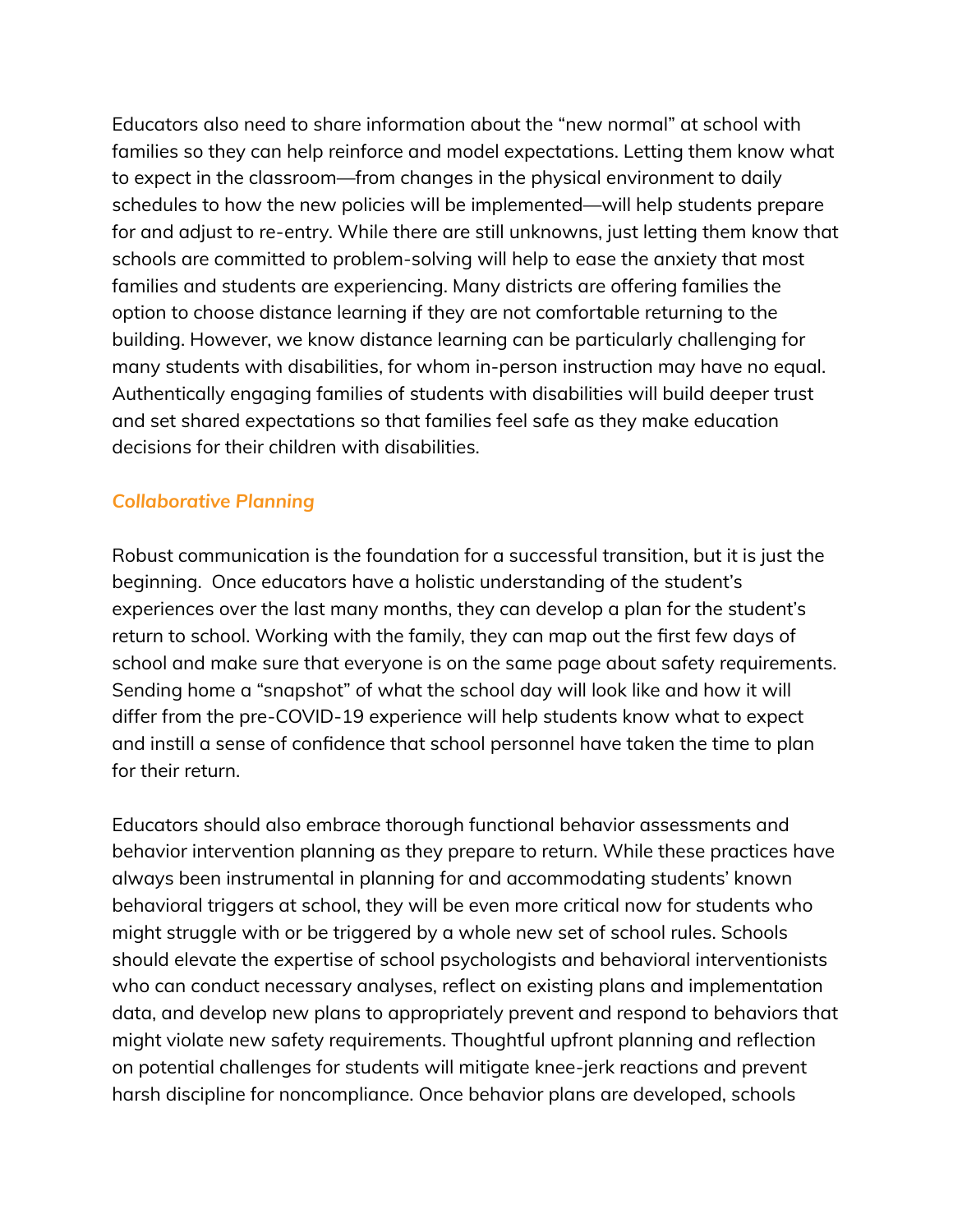should conduct student-specific training sessions with staff and parents to ensure proper implementation. Everyone who interacts with the student should be aware of the student-specific needs and challenges, be fully committed to the plan, and be trained on their respective role in its implementation.

#### *Commitment to a Holistic Approach*

Great communication and collaborative planning will be the core of successful re-entry for students with disabilities. However, even the best communication and the most detailed plans will fail if school staff do not handle these situations in a positive, student-centered, and trauma-informed manner. School leaders should commit to employing discipline policies that seek to understand the function of behavior and incentivize the behaviors they wish students to model, rather than practices that are merely punitive. We suggest that schools reject the urge to rely on suspensions, expulsions, or restraint and seclusion and commit to **not** authorizing any of these discipline practices for violations of the new safety rules. We know that suspensions don't address the root cause of the behavior and therefore won't function as an effective method of encouraging student compliance with safety rules. In fact, [exclusionary](https://civilrightsproject.ucla.edu/research/k-12-education/school-discipline/suspended-education-urban-middle-schools-in-crisis/Suspended-Education_FINAL-2.pdf) discipline practices are actually correlated with lower academic achievement and increased risk of school [disengagement.](https://civilrightsproject.ucla.edu/research/k-12-education/school-discipline/suspended-education-urban-middle-schools-in-crisis/Suspended-Education_FINAL-2.pdf) Likewise, restraint and seclusion will do little to address the origin of the behavior and will only exacerbate the trauma already caused by the pandemic. Given that this entire generation of students has experienced an enormous disruption in their educational opportunities, we cannot afford to inflict more trauma or further disengage them. Rather, the focus should be on giving students the support they need to understand the new rules, and investing in those supports should be a priority.

We suggest that schools reject the urge to rely on suspensions, expulsions, and restraint and seclusion and commit to not authorizing any of these discipline practices for violations of the new safety rules.

We know that evidence-based alternative practices to suspensions like [Positive](https://learningpolicyinstitute.org/sites/default/files/product-files/Educating_Whole_Child_REPORT.pdf) Behavioral [Interventions](https://learningpolicyinstitute.org/sites/default/files/product-files/Educating_Whole_Child_REPORT.pdf) and Supports (PBIS), restorative justice practices, and [social-emotional](https://learningpolicyinstitute.org/sites/default/files/product-files/Educating_Whole_Child_REPORT.pdf) learning curricula not only decrease the number of student disciplinary referrals, but are correlated with improved academic outcomes and